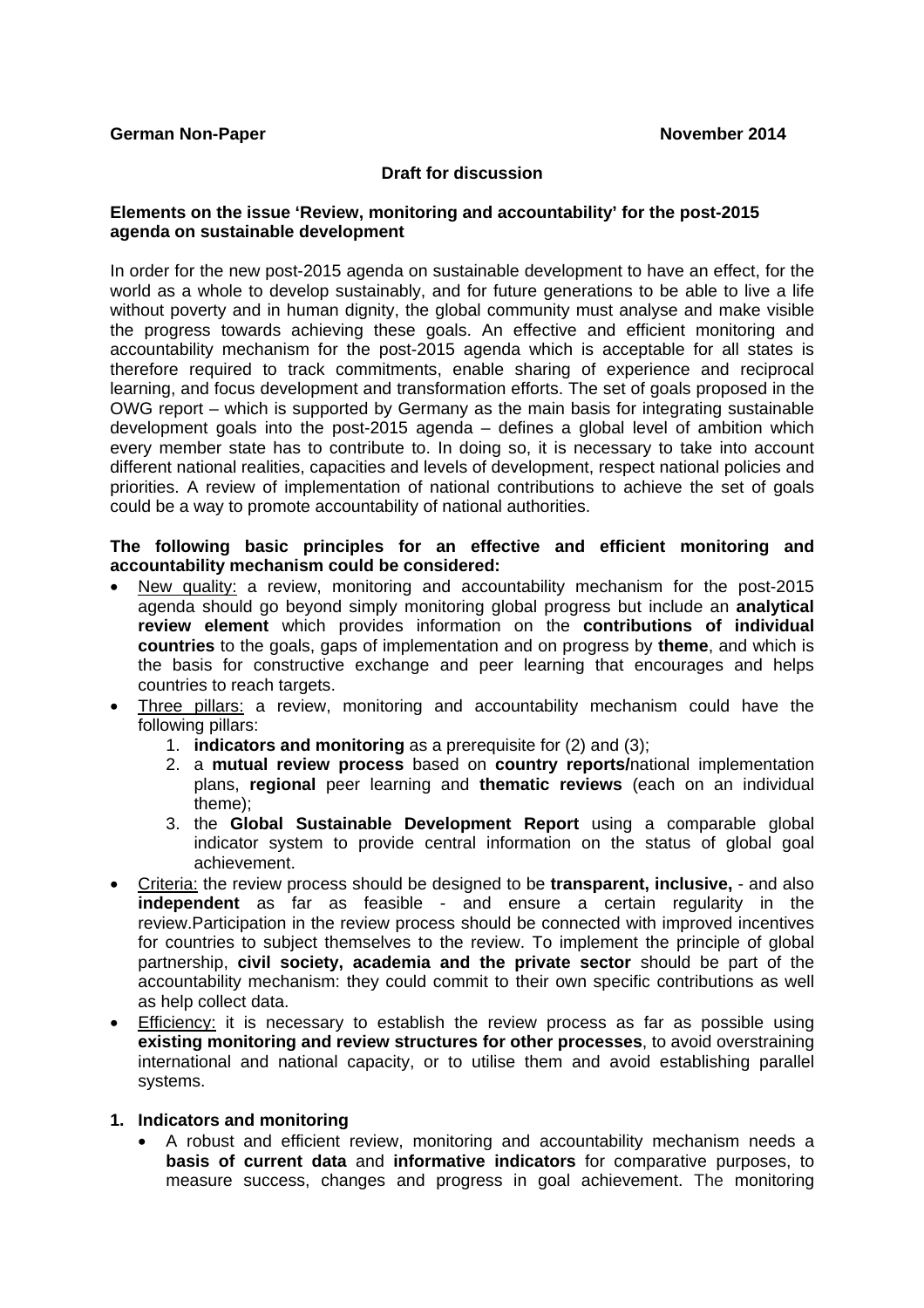system should build on established statistical standards and practices, avoid duplication and parallel structures, and take into account the availability of data and national statistical capacity.

- The **statistical capacity** to create a current and informative data basis (particularly the availability of **disaggregated data**) accordingly needs to be strengthened if necessary. For this, **existing cooperation arrangements and partnerships** should be utilised (e.g. PARIS21) and statistical institutions should be strengthened if appropriate.
- There could be both a **needs assessment** and an **efficiency review** in advance of the monitoring system and indicator definition, to identify the challenges in data collection and focus the monitoring on actual feasibility. An analysis of cross-linkages between goals and targets is needed to adequately reflect these through indicators and also to avoid duplications and to sharpen goals and targets.
- The set of goals and targets should be further elaborated through appropriate indicators, both quantitative and qualitative. Tracking progress should **be manageable** even for the least developed countries, without reducing the transformative ambition of the agenda in the process. Gaps in measurability should be closed by new instruments and innovative methods.
- Indicators should as far as possible be results-oriented, while taking into account the central principles of effective cooperation.
- There must be a value added for **national policy**, and states should not be overburdened by an international monitoring system (*reporting burden*).

# **2. Elements of a review process based on country reports**

A regular review should be established within the framework of the annual HLPF under the auspices of ECOSOC, which links the national, regional and international level (multilayered process), giving states sovereign control over national contributions (ownership) to the globally agreed post-2015 goals. The following elements merit further consideration:

- a. It seems advisable to give **priority** to the **national level** (nationaltargets), as a high level of engagement and accountability can only be achieved at the national level. Country reports/national implementation strategies should be drawn up in a transparent and inclusive process ('whole government approach'), and if possible build on existing strategies (e.g. sustainability, development, poverty reduction strategies), update these and make them coherent. Management processes and mechanisms ensuring feedback loops between recommendations resulting from the review and implementation strategies (to be modified as necessary) are a central feature.
- b. At **regional level** a peer review/learning mechanism drawing on existing structures and institutions may be beneficial, as states tend to compare themselves with their immediate neighbours, conditions, instruments and goals are most likely to be comparable, and peer learning is possible. The regional level can also help prepare countries to take part in the global review. Use of suitable '**eminent persons**' as reviewers can enhance the legitimacy and acceptance of the review mechanism.
- c. At **international level** it may be helpful for governments to present their country targets and lessons learnt within the framework of a mutual review process, and report on the efforts and concrete measures taken to achieve the goals, and what their result was. They would accordingly be **reviewed based on their own targets and goals**. This approach offers opportunities to encourage ownership of implementation and participation in reporting and review. The focus of the review should be on evaluating the **level of ambition** (*scoping*) in the context of the global partnership, challenges in implementation, and recommendations and ongoing feedback for national policy-making.